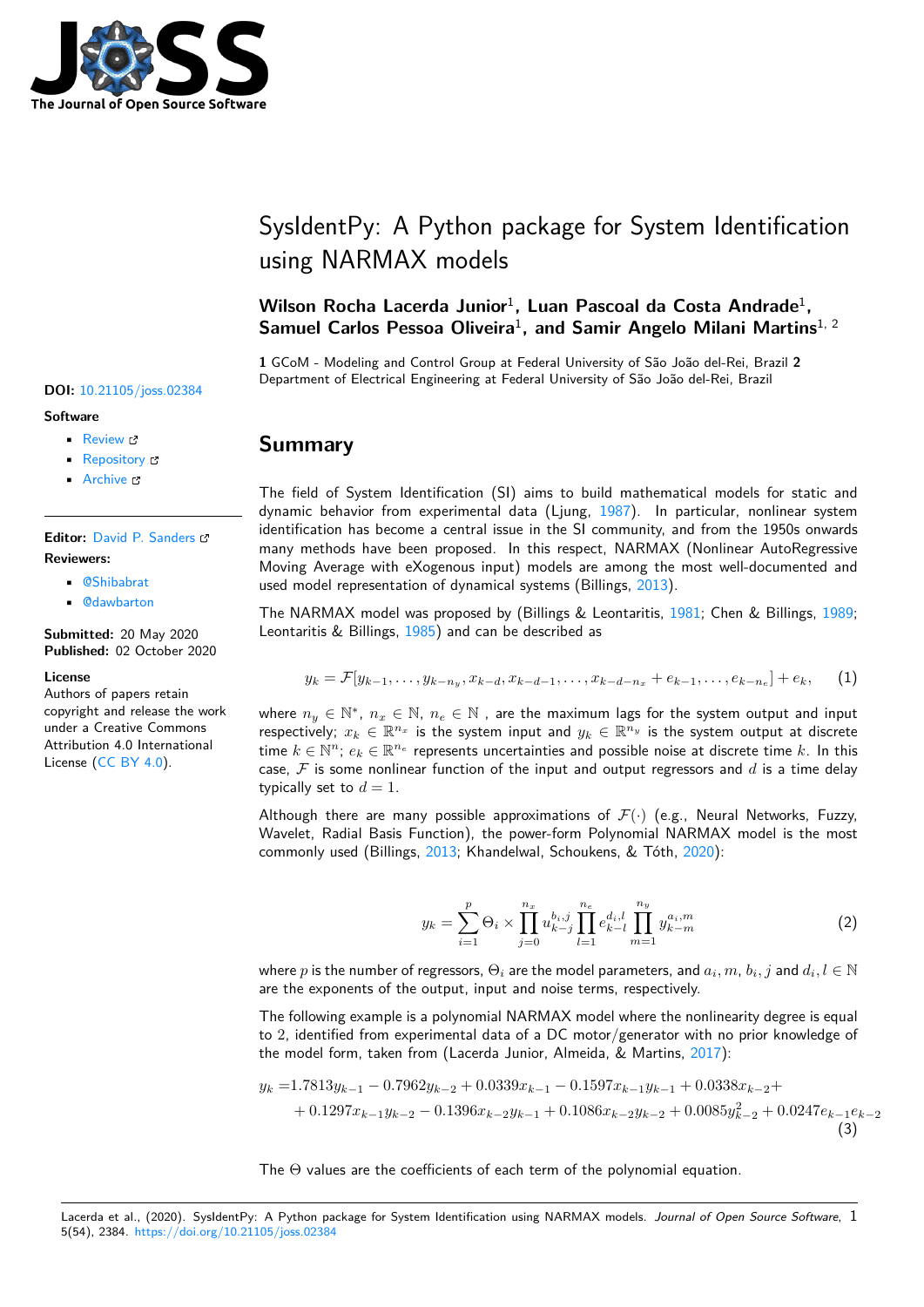

Polynomial basis functions are one of the most used representations of NARMAX models due to several interesting atrributes, such as (Aguirre, 2004; Billings, 2013):

- All polynomial functions are smooth in  $\mathbb{R}$ .
- **•** The Weierstrass approximation theorem (Weierstrass,  $1885$ ) states that any continuous real-valued function defined on a closed a[nd bo](#page-4-6)unded sp[ace](#page-4-0)  $[a, b]$  can be uniformly approximated using a polynomial on that interval.
- They can describe several nonlinear dynamical systems (Billings, 2013), including industrial processes, control systems, structural systems[, econ](#page-5-1)omic and financial systems, biology, medicine, and social systems (Aguirre, 2004; Billings, 2013; Boynton, Balikhin, Wei, & Lang, 2018; Chiras, Evans, & Rees, 2001; Fung, Wong, Ho, & Mignolet, 2003; Guo, Guo, Billings, & Wei, 2016; Kukreja, Galiana, & Kearney, 2[003; L](#page-4-0)acerda Junior, Martins, Nepomuceno, & Lacerda, 2019; Martins & Aguirre, 2016).
- Several algorithms have been developed for [both](#page-4-6) structure [selec](#page-4-0)tion and parameter estimation of [polyn](#page-4-7)omial NARMAX models.
- Polynomial NARMAX mode[ls can](#page-4-10) be used b[oth fo](#page-4-8)r prediction an[d infer](#page-4-11)ence. The [struc](#page-4-9)ture of polynomial NARMAX mod[els ar](#page-4-12)e easy to interpret [and ca](#page-5-2)n be related to the underlying system, which is not a trivial task when using, for example, neural or wavelet functions.

Estimating the parameters of NARMAX models is a simple task if the model structure is known *a priori*. However, usually there is no information on what terms one should include in the final model, and selecting the correct terms has to be part of the system identification procedure. Thus, the identification of NARMAX models is twofold: selecting the most significant regressors given a dictionary of candidate terms, which relies on model structure selection algorithms, and estimating their parameters.

# **SysIdentPy**

SysIdentPy is an open-source Python package for system identification using polynomial NARMAX models. The package can handle SISO (Single-Input Single-Output) and MISO (Multiple-Inputs Single-Output) NARMAX model identification and its variants such as NARX, NAR, ARMAX, ARX, and AR models. It provides various tools for both model structure selection and parameter estimation including classical algorithms, e.g., forward regression orthogonal least squares and extended least squares orthogonal forward regression; parameter estimation using ordinary least squares, recursive algorithms and adaptative filters; the Akaike Information Criterion (AIC), Bayesian Information Criterion (BIC), Khinchin's law of iterated logarithm criterion (LILC), and Final Prediction Error (FPE) methods for model order selection (Haber & Keviczky, 1999); regression metrics; and residual analysis. The reader is referred to the package documentation for further details.

SysIdentPy is designed to be easily expanded and user friendly. Moreover, the package aims to provide useful tools for researchers and students not only in the SI field, but also in correlated areas such as Machine Lear[ning,](#page-4-13) Statistical Learning and Data Science. Recently, an R package was published (Ayala, Gritti, & Santos Coelho, 2020) with tools to model dynamic systems using NARMAX models. However, to the best of our knowledge, SysIdentPy is the first open-source package for system identification using NARMAX models in Python. Moreover, SysIdentPy includes recursive and gradient methods for parameter estimation, e.g., recursive least squares, affine least mean squares, sign-[sign le](#page-4-14)ast mean squares and many others that are not available in the above-mentioned R package. Also, the user can choose between four methods for model order selection, which is not possible with the mentioned R package.

Lacerda et al., (2020). SysIdentPy: A Python package for System Identification using NARMAX models. *Journal of Open Source Software*, 25(54), 2384. https://doi.org/10.21105/joss.02384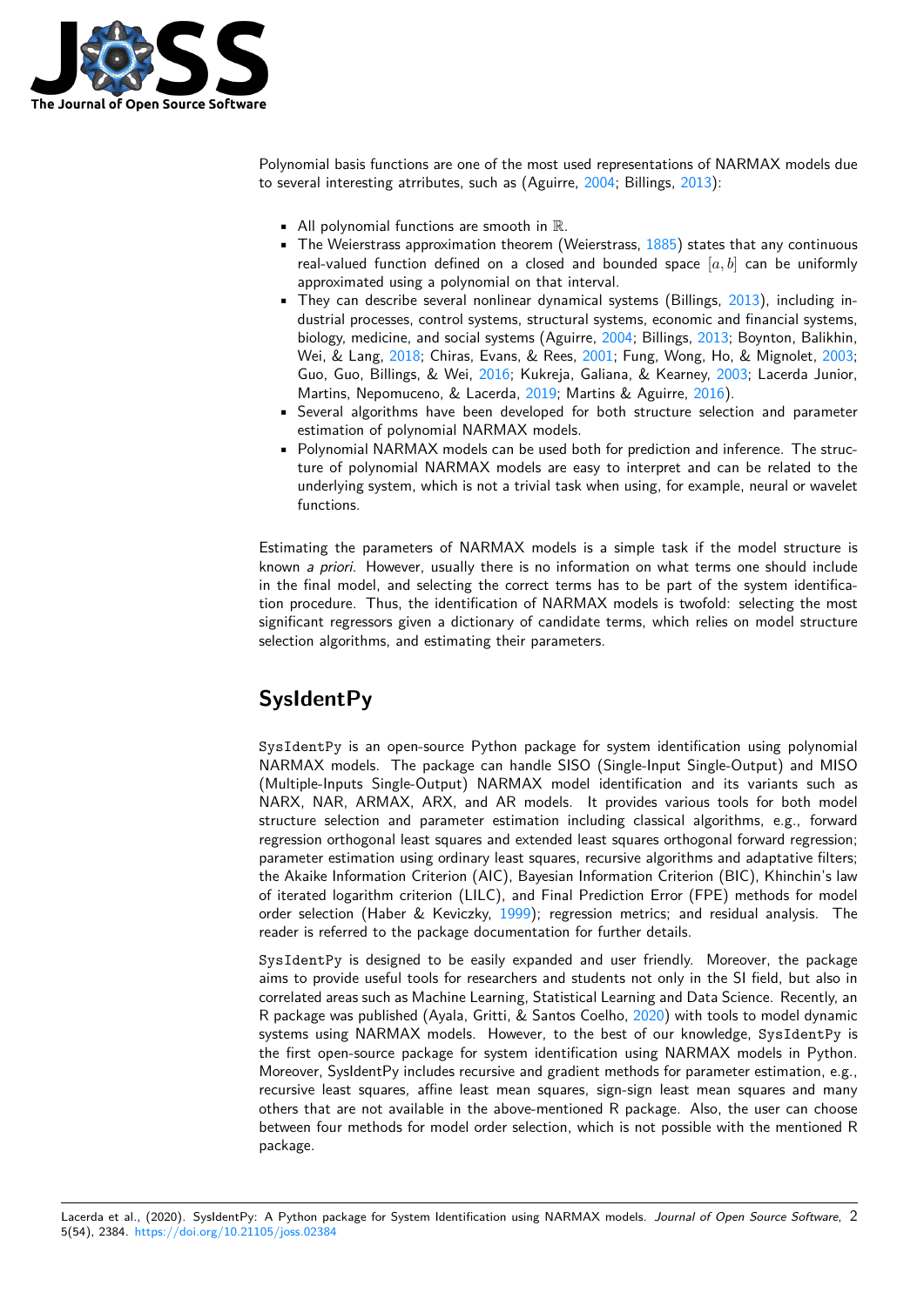

## **Example**

The following is an example of how to use SysIdentPy to build a NARMAX model from data. For simplicity, the example uses simulated data with 1000 samples, generated using the method get\_miso\_data:

```
import numpy as np
import pandas as pd
import matplotlib.pyplot as plt
from sysidentpy.polynomial_basis import PolynomialNarmax
from sysidentpy.metrics import root_relative_squared_error
from sysidentpy.utils.generate_data import get_miso_data
x_train, x_valid, y_train, y_valid = get_miso_data(n=1000,
                                                    colored_noise=False,
                                                    sigma=0.001,
                                                    train_percentage=90)
```
Assuming that there is no information regarding what system generated the data, a dictionary of candidate terms must be created by defining the nonlinearity degree of the polynomial function and the maximum lag of the input and output terms. These parameters are, respectively, non\_degree, ylag, xlag. The Akaike Information Criterion is chosen for model order selection and the least squares method is used for parameter estimation:

```
model = PolynomialNarmax(non_degree=2,
                         order_selection=True,
                         ylag=2, xlag=[[1, 2], [1, 2]],
                         info_criteria='aic',
                         estimator='least_squares',
                          )
```
The user can also run a SISO example by replacing get\_miso\_data with get\_siso\_data and the xlag values with an integer or a list of integers. If one wants to estimate the parameters using, for example, the recursive least squares algorithm, just set estimator to 'recursive\_least\_squares'. Replacing the AIC method with BIC, for example, can be done analogously by replacing 'aic' with 'bic'.

The fit method is used to obtain the model and predict to validate the model using new data. The metric to evaluate is the relative root squared error. To get the root mean square error metric, for example, import it using from sysidentpy.metrics import root\_mean \_square\_error and replace the root relative squared error method with it.

```
model = PolynomialNarmax(non-degree=2,order_selection=True,
                          ylag=2, xlag=[[1, 2], [1, 2]],
                          info_criteria='aic',
                          estimator='least_squares',
                          )
model.fit(x_train, y_train)
yhat = model.predict(x_valuevalid, y_valueld)rrse = root_relative_squared_error(y_valid, yhat)
print(rrse)
```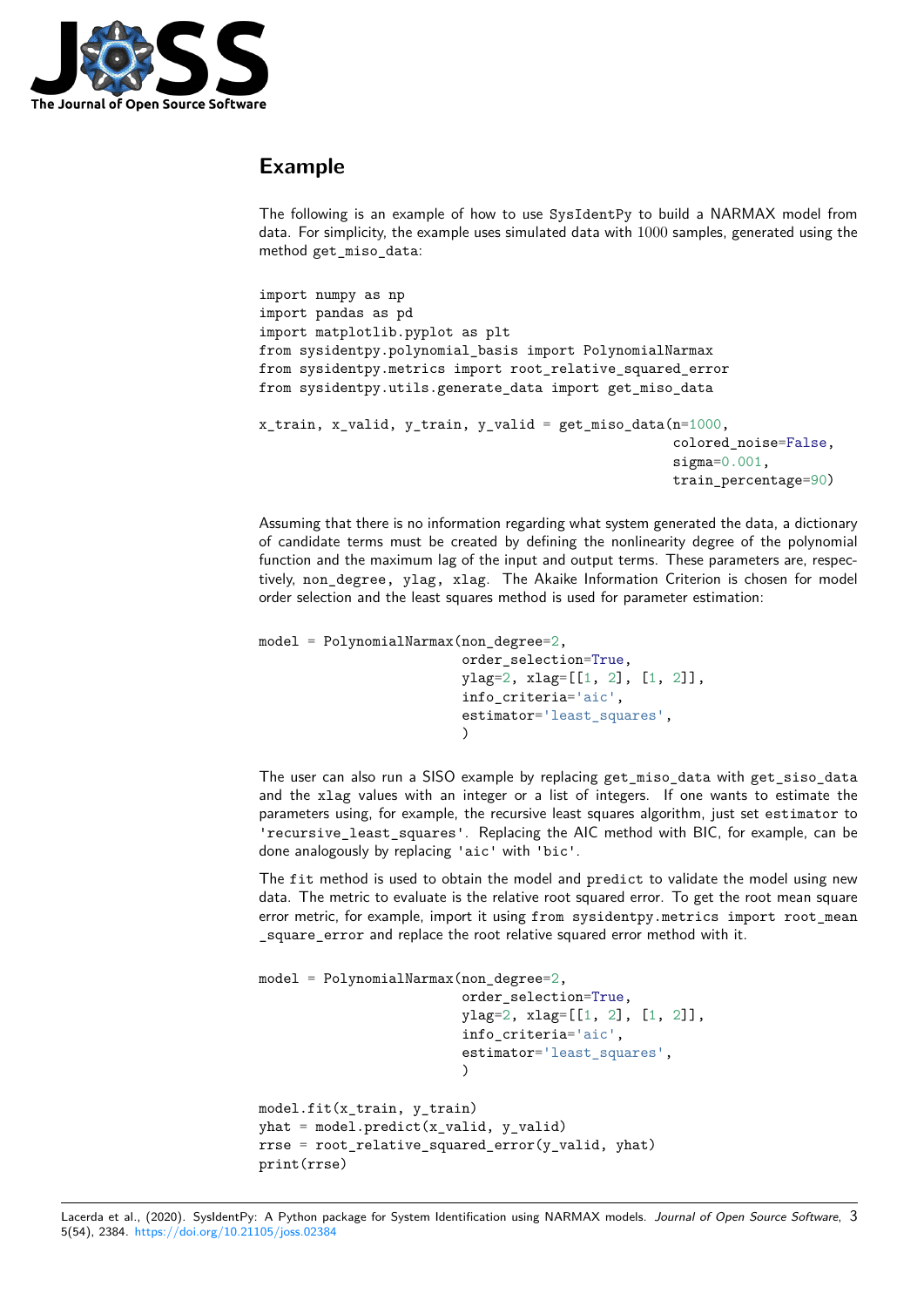

The model.results and model.residuals statements return the polynomial model obtained using the fit method and plot the results for qualitative analysis.

```
results = pd.DataFrame(model.results(err_precision=8,
                                     dtype='dec'),
                       columns=['Regressors', 'Parameters', 'ERR'])
print(results)
ee, ex, extras, lam = model.residuals(x_valid, y_valid, yhat)
model.plot_result(y_valid, yhat, ee, ex)
```
The table below and Figure 1 are the ouput of the aforementioned example. Table 1 details the regressors chosen to compose the final model, its respective parameters and the error reduction ratio (ERR), which measure the contribution of each regressor to explain the system output. ERR values can be interpreted as a feature importance metric. Figure 1 depicts the simulation of model prediction and the validation data as well as the autocorrelation of the model residues and the cross-correlation between the input and the residues.

| Regressors       | Parameters | FRR        |
|------------------|------------|------------|
| $x2(k-1)$        | 0.6000     | 0.90482955 |
| $x2(k-2)x1(k-1)$ | $-0.3000$  | 0.05072675 |
| $y(k-1)^2$       | 0.3999     | 0.04410386 |
| $x1(k-1)y(k-1)$  | 0.1000     | 0.00033239 |



*Figure 1. Results from modeling a simulated system available with the SysIdentPy package. Free run simulation (validation data vs. model prediction), autocorrelation of the residues and cross correlation between residues and the input.*

For more information and examples of how to build NARMAX models and its variants using different methods for parameters estimation, model order selection and many more, see the package documentation.

## **Future work**

Future releases will include new methods for model structure selection of polynomial NAR-MAX models, new basis functions, multiobjective model structure selection and parameter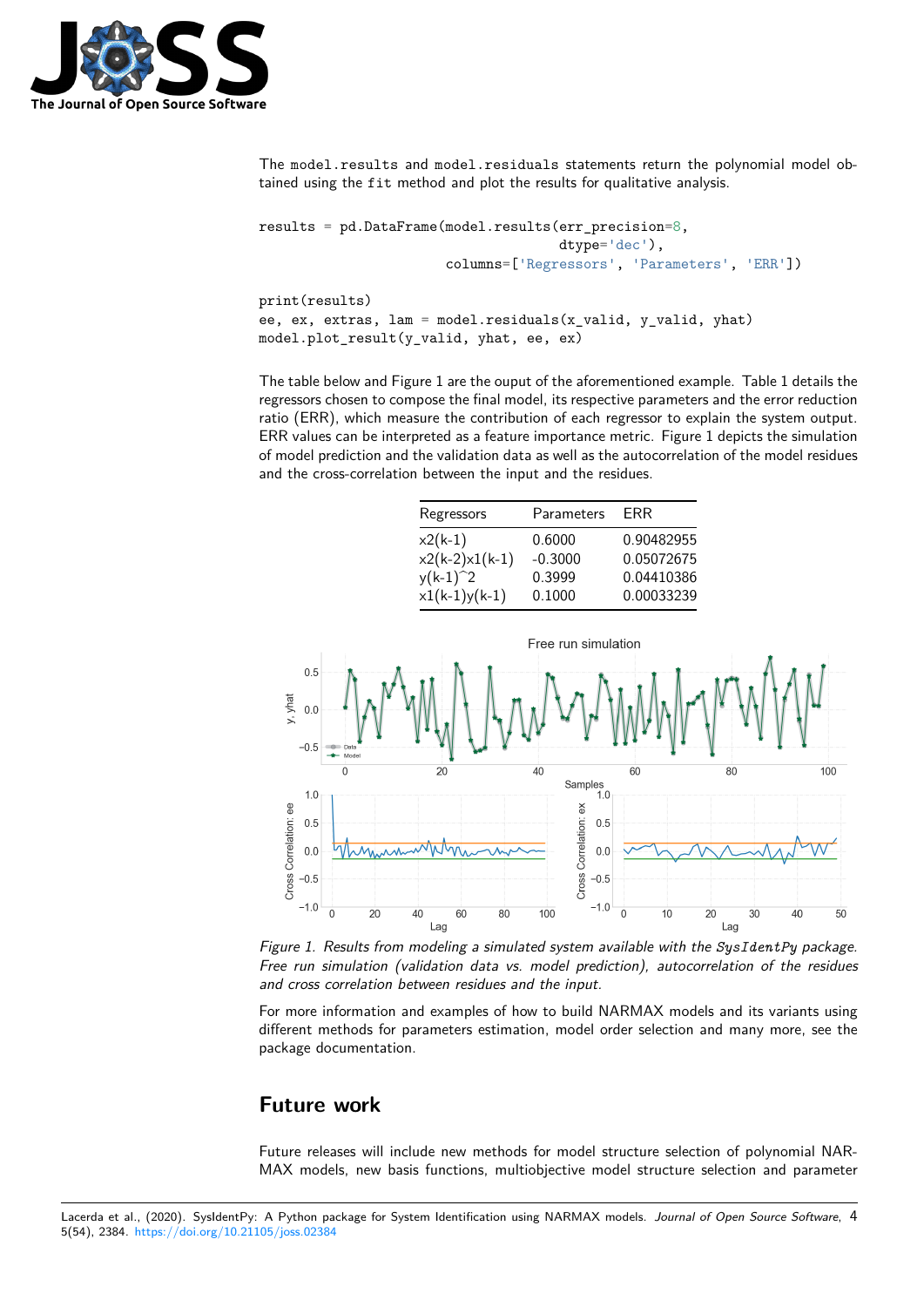

estimation algorithms, new adaptative filters, frequency domain analysis, and algorithms for using NARMAX models for classification problems.

## **References**

- Aguirre, L. A. (2004). *Introdução à identificação de sistemas–técnicas lineares e não-lineares aplicadas a sistemas reais*. Editora UFMG.
- Ayala, H. V. H., Gritti, M. C., & Santos Coelho, L. dos. (2020). An r library for nonlinear black-box system identification. *SoftwareX*, *11*, 100495.
- <span id="page-4-6"></span>Billings, S. A. (2013). *Nonlinear system identification: NARMAX methods in the time, frequency, and spatio-temporal domains* (p. 574). Chichester: John Wiley & Sons.
- <span id="page-4-14"></span>Billings, S. A., & Leontaritis, I. J. (1981). Identification of Nonlinear Systems Using Parameter Estimation Techniques. In *Proceedings of the IEEE conference on control and its application* (pp. 183–187).
- <span id="page-4-1"></span><span id="page-4-0"></span>Boynton, R., Balikhin, M., Wei, H., & Lang, Z. (2018). Applications of NARMAX in space weather. In *Machine learning techniques for space weather* (pp. 203–236). Elsevier. doi:10.1016/b978-0-12-811788-0.00008-1
- <span id="page-4-7"></span>Chen, S., & Billings, S. A. (1989). Representations of non-linear systems: The NAR-MAX model. *International Journal of Control*, *49*(3), 1013–1032. doi:10.1080/ 002[07178908559683](https://doi.org/10.1016/b978-0-12-811788-0.00008-1)
- Chiras, N., Evans, C., & Rees, D. (2001). Nonlinear gas turbine modeling using NARMAX structures. *IEEE Transactions on Instrumentation and Measurement*, *50*(4), 89[3–898.](https://doi.org/10.1080/00207178908559683)
- <span id="page-4-2"></span>Fu[ng, E. H. K., Wong,](https://doi.org/10.1080/00207178908559683) Y. K., Ho, H. F., & Mignolet, M. P. (2003). Modelling and prediction of machining errors using ARMAX and NARMAX structures. *Applied Mathematical Modelling*, *27*(8), 611–627. doi:10.1016/s0307-904x(03)00071-4
- <span id="page-4-9"></span><span id="page-4-8"></span>Guo, Y., Guo, L. Z., Billings, S. A., & Wei, H.-L. (2016). Ultra-orthogonal forward regression algorithms for the identification of non-linear dynamic systems. *Neurocomputing*, *173*, 715–723. doi:10.1016/j.neucom[.2015.08.022](https://doi.org/10.1016/s0307-904x(03)00071-4)
- Haber, R., & Keviczky, L. (1999). *Nonlinear system identification. 2. Nonlinear system structure identification* (Vol. 7). Springer Science & Business Media.
- <span id="page-4-10"></span>Khandelwal, D., [Schoukens, M., & Tóth, R. \(202](https://doi.org/10.1016/j.neucom.2015.08.022)0). A tree adjoining grammar representation for models of stochastic dynamical systems. *arXiv preprint arXiv:2001.05320*. doi:10. 1016/j.automatica.2020.109099
- <span id="page-4-13"></span><span id="page-4-4"></span>Kukreja, S. L., Galiana, H. L., & Kearney, R. E. (2003). NARMAX representation and identification of ankle dynamics. *IEEE transactions on biomedical engineering*, *50*[\(1\),](https://doi.org/10.1016/j.automatica.2020.109099) [70–81. doi:10.1109/tbme.2002.8](https://doi.org/10.1016/j.automatica.2020.109099)03507
- <span id="page-4-11"></span>Lacerda Junior, L., W. R, Almeida, V. M., & Martins, S. A. M. (2017). Identificação de um motor/gerador cc por meio de modelos polinomiais autorregressivos e redes neurais artificais. In *[XIII simpósio brasileiro de](https://doi.org/10.1109/tbme.2002.803507) automação inteligente* (pp. 1–6). Porto Alegre.
- <span id="page-4-5"></span>Lacerda Junior, W. R., Martins, S. A. M., Nepomuceno, E. G., & Lacerda, M. J. (2019). Control of hysteretic systems through an analytical inverse compensation based on a narx model. *IEEE Access*, *7*, 98228–98237. doi:10.1109/access.2019.2926057
- <span id="page-4-12"></span><span id="page-4-3"></span>Leontaritis, I. J., & Billings, S. A. (1985). Input-output parametric models for non-linear systems – part i: Deterministic non-linear systems; part ii: Stochastic non-linear systems. *International Journal of Control*, *41*(2), 30[3–328; 329–344.](https://doi.org/10.1109/access.2019.2926057)